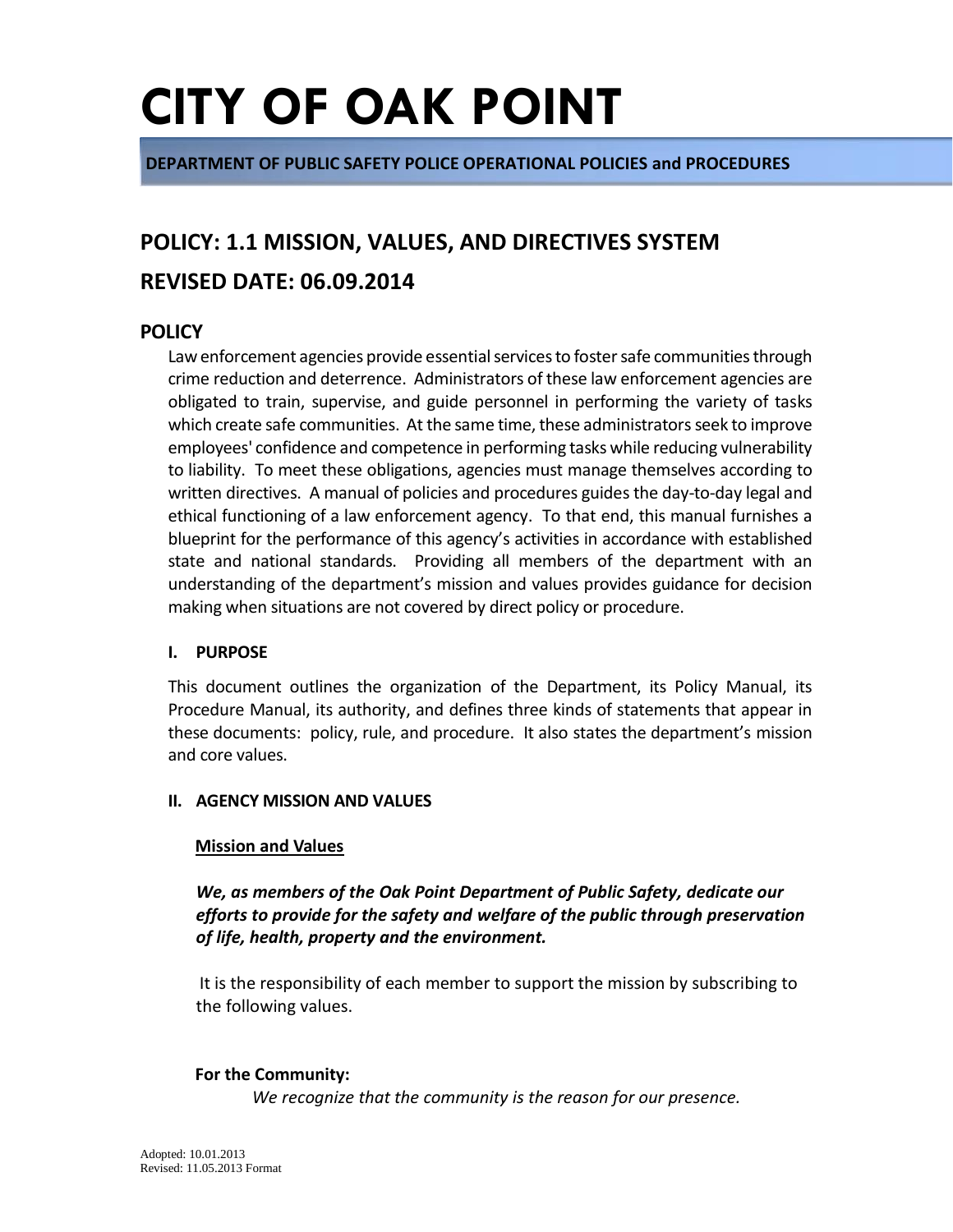### **DEPARTMENT OF PUBLIC SAFETY POLICE OPERATIONAL POLICIES and PROCEDURES**

*We value the faith and trust of the community, and continually work to deserve that confidence through our attitude, conduct, and accomplishments. Lives are more valuable than property. The safety of the public is of paramount importance, in concurrence with the safety of our members. All members of the public are entitled to our best efforts.*

#### **For the Department:**

*We strive for excellence in everything we do. Honesty, fairness, and integrity will not be compromised. We continually seek effectiveness, efficiency, and economy. Unity and loyalty are demanded, as being to our mutual advantage as individuals and as an organization. Members are continually encouraged to improve themselves as individuals and employees. We will provide professional service at all times.* 

#### **III. DEFINITIONS**

- A. Policy
	- 1. A policy is a statement of the department's philosophy on a given issue. Policy consists of principles and values which guide the performance of department employees. Further, policy is based upon ethics, experience, the law, and the needs of the community.
	- 2. Each section of the Manual will begin with an agency policy statement.
	- 3. While policy is ultimately decided through interaction with our community only the Director determines approved policy.
- B. Rule
	- 1. A rule is a specific prohibition or requirement governing the behavior of employees.
	- 2. Rules permit little, if any, deviation. Violations of rules normally result in discipline.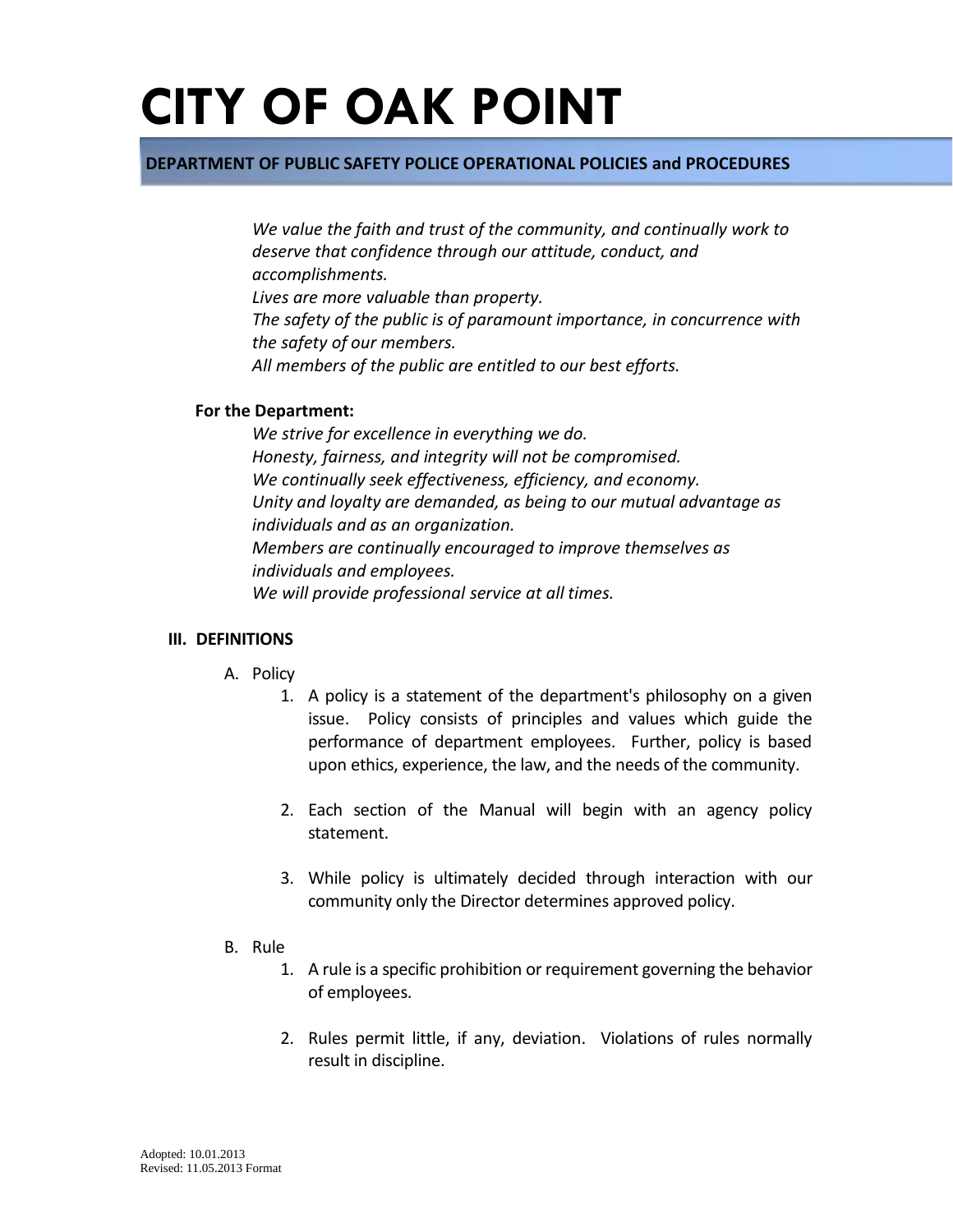### **DEPARTMENT OF PUBLIC SAFETY POLICE OPERATIONAL POLICIES and PROCEDURES**

- 3. Rules appear in the Policy and Procedure Manual as well as other departmental documents.
- C. Procedure
	- 1. A procedure defines the acceptable method of performing an operation or activity. It differs from policy in that it directs employees' actions in performing specific tasks in a prescribed manner within the guidelines of policy.
	- 2. Unlike rules, a failure to follow a procedure may or may not result in discipline. Procedures constitute the agency-approved guide to performing tasks. Employees may depart from procedures only when, in their professional judgment, the situation warrants. Employees must be prepared to justify their actions in not following the defined procedure.
- D. Memorandum
	- 1. A memorandum provides useful, specific information to employees and may constitute a directive affecting specific behavior for a specific event or period of time, and is usually self-canceling.
	- 2. Memoranda are not part of this manual. Memoranda may be issued by the Director or by other personnel or agencies. However, memoranda may be incorporated into future editions of this manual. Employees are advised that they may not alter components of this manual based on memoranda unless the memo was issued by the Director or designee.

#### **IV. WRITTEN DIRECTIVES**

- A. Departmental Policy Manual and Standard Operating Procedures.
	- 1. The Policy Manual contains policy, rules, and procedures as defined above, and is a written directive governing organizational matters.
	- 2. A Standard Operating Procedure (SOP) primarily contains procedures and is a written directive governing operational matters and routine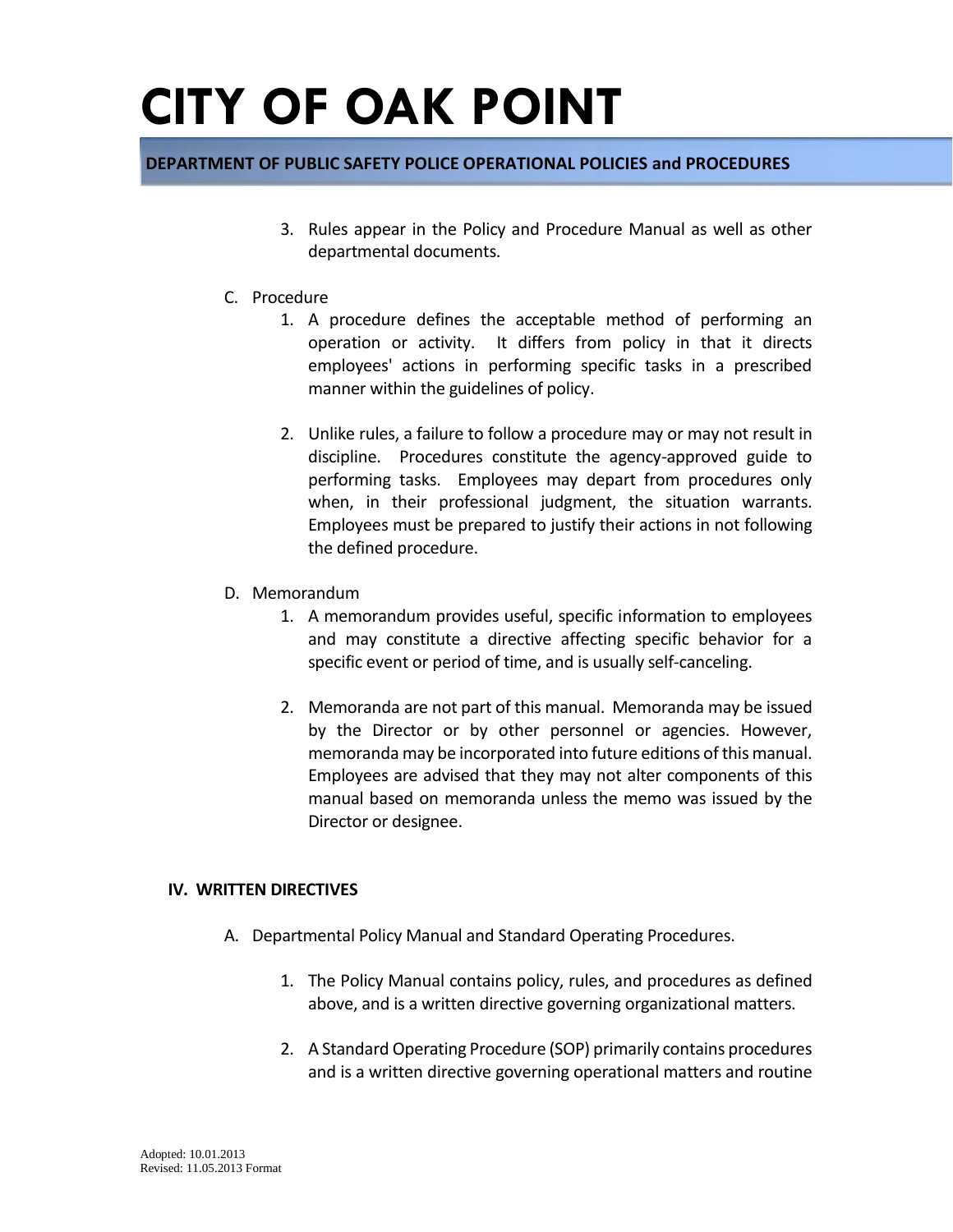### **DEPARTMENT OF PUBLIC SAFETY POLICE OPERATIONAL POLICIES and PROCEDURES**

daily tasks such as how to respond to alarms, how to book a prisoner, etc.

- a. Because they contain many procedural statements, SOPs permit some discretion. While SOPs are the preferred method of accomplishing a task, the agency recognizes that an employee may depart from procedures if unusual circumstances warrant, and supervisors approve. Employees must justify their actions and document any departure from Standard Operating Procedure.
- b. While created by various offices within the department, The Director approves Standard Operating Procedures.
- B. No policy, rule, regulation, procedure or memorandum is valid unless signed by the Director.
- C. Within the context of any directive, the use of the word "shall" or "will" denotes an action or behavior that is mandatory and unequivocal. The words "may," "can," or "should" denote an action or behavior that is discretionary.
- D. Any member of the department may suggest or recommend changes to the Director concerning the Policy Manual or Standard Operating Procedure.
- E. The Director or his designee will completely review the Policy Manual and Standard Operating Procedures at least biennially to ensure continued compliance with Texas law and operations. Revisions may be made at any time. Once a revision is approved and published, each employee shall be deemed to be on notice with regards to the current version.

### **V. EMAIL**

- A. Each member of the department is assigned an email address. Use of this email address must conform to the city's electronic communication policy.
	- 1. Officers when receiving an email must at all times acknowledge the receipt and understanding of the email, even if it requires no response. All memorandums sent by email are to be acknowledged for receipt, understanding and agreement to follow, upon reviewing the